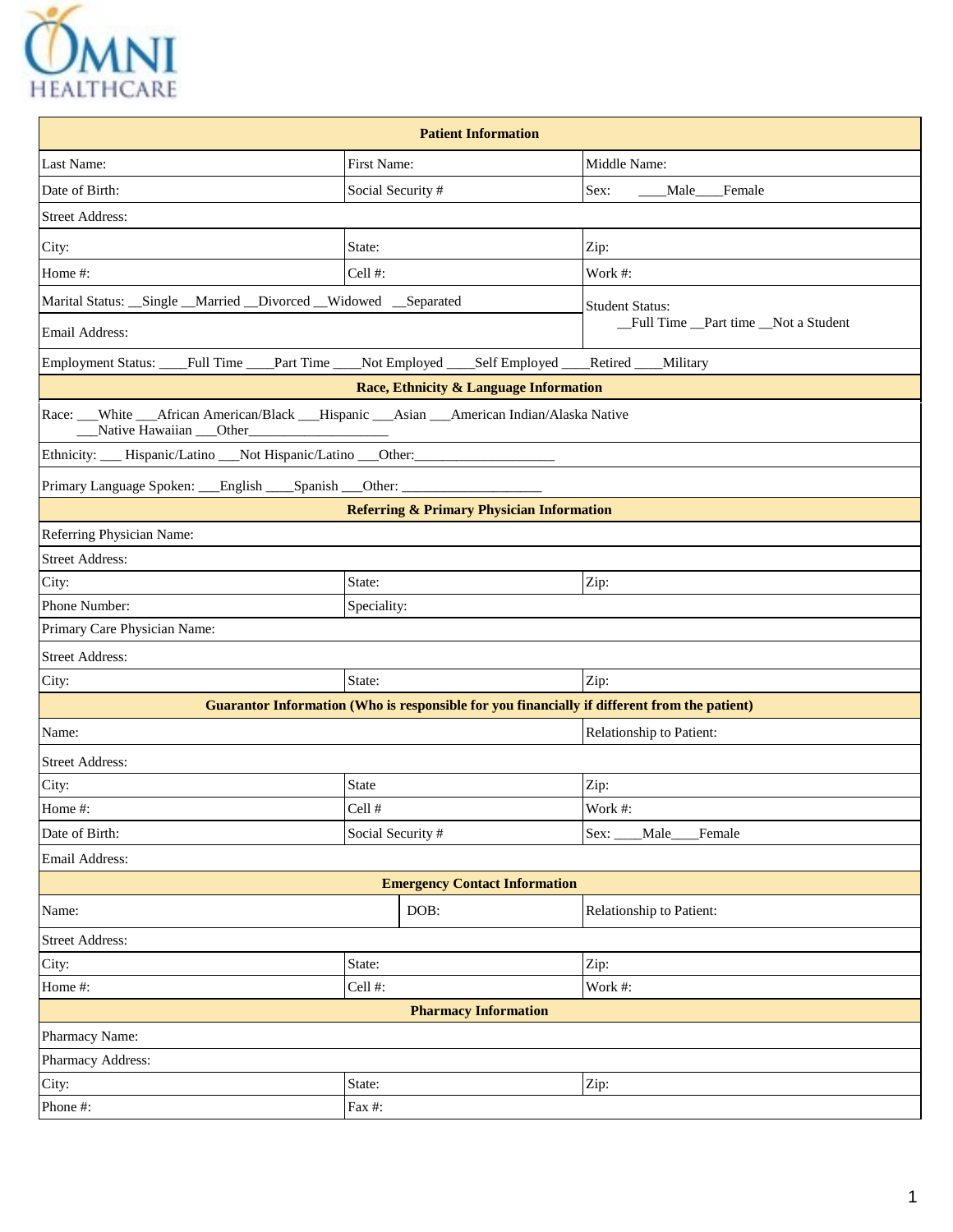

| <b>Last Name:</b>                                                 | <b>First Name:</b>                   |                        |          | DOB:                             |  |  |  |  |  |
|-------------------------------------------------------------------|--------------------------------------|------------------------|----------|----------------------------------|--|--|--|--|--|
| <b>Insurance Information</b>                                      |                                      |                        |          |                                  |  |  |  |  |  |
| Is your visit Related To: __Auto Accident __ Workers Compensation |                                      |                        |          |                                  |  |  |  |  |  |
| <b>Primary Insurance Company:</b>                                 |                                      |                        | Policy#: |                                  |  |  |  |  |  |
| Group Name:                                                       | Group $#$ :                          |                        |          |                                  |  |  |  |  |  |
| Policy Holder Name:                                               |                                      | <b>Effective Date:</b> |          |                                  |  |  |  |  |  |
| Relationship to Patient:<br>Policy Holder Date of Birth:          |                                      |                        |          |                                  |  |  |  |  |  |
| Policy Holder Social Security #:                                  | Policyholder Sex: ____Male____Female |                        |          |                                  |  |  |  |  |  |
| <b>Secondary Insurance Company:</b>                               | Policy #:                            |                        |          |                                  |  |  |  |  |  |
| Group Name:                                                       |                                      |                        | Group #: |                                  |  |  |  |  |  |
| Policy Holder Name:                                               |                                      | <b>Effective Date:</b> |          |                                  |  |  |  |  |  |
| Relationship to Patient:<br>Policyholder Date of Birth:           |                                      |                        |          |                                  |  |  |  |  |  |
| Policy Holder Social Security #:                                  |                                      |                        |          | Policyholder Sex: Male<br>Female |  |  |  |  |  |

**Signature of Patient/Legal Representative Date**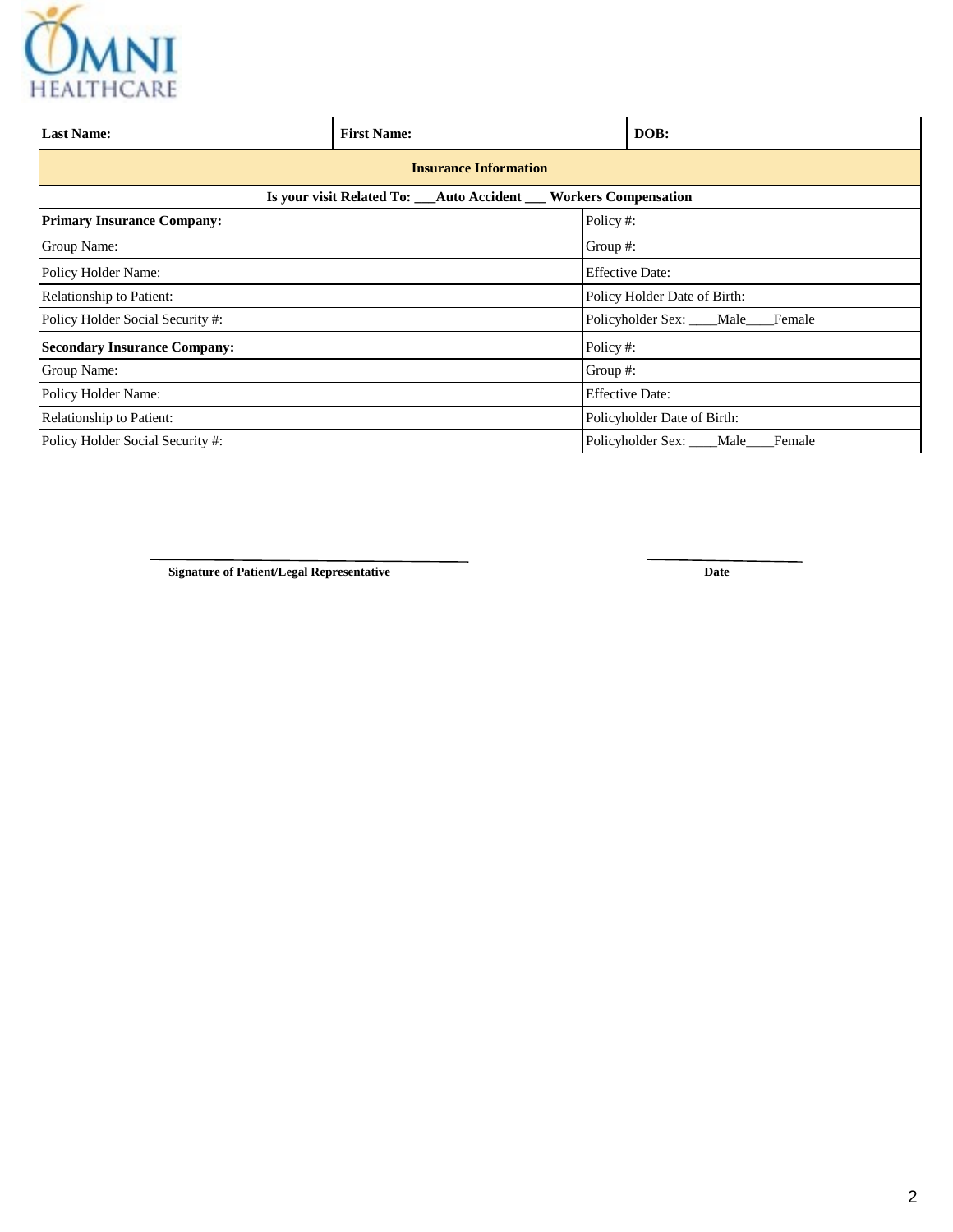

| Patient Name: Name:                                                                                             |                                                                                          |                   |                        |  |  |  |  |  |  |
|-----------------------------------------------------------------------------------------------------------------|------------------------------------------------------------------------------------------|-------------------|------------------------|--|--|--|--|--|--|
|                                                                                                                 | Household: Please list all those living in the child's home                              |                   |                        |  |  |  |  |  |  |
| <b>Name</b>                                                                                                     | <b>Relationship to</b><br>child                                                          | <b>Birth date</b> | <b>Health problems</b> |  |  |  |  |  |  |
|                                                                                                                 |                                                                                          |                   |                        |  |  |  |  |  |  |
|                                                                                                                 |                                                                                          |                   |                        |  |  |  |  |  |  |
|                                                                                                                 |                                                                                          |                   |                        |  |  |  |  |  |  |
|                                                                                                                 |                                                                                          |                   |                        |  |  |  |  |  |  |
|                                                                                                                 |                                                                                          |                   |                        |  |  |  |  |  |  |
| Are there siblings not listed? If so, please list their names, ages, and where they live:                       |                                                                                          |                   |                        |  |  |  |  |  |  |
|                                                                                                                 |                                                                                          |                   |                        |  |  |  |  |  |  |
| What is the child's living situation if not with<br>both biological parents?                                    | _Lives with adoptive parents _ Joint custody _ Single custody _ Lives with foster family |                   |                        |  |  |  |  |  |  |
| If one or both patients are not living in the home, how often does the child see the parent(s) not in the home? |                                                                                          |                   |                        |  |  |  |  |  |  |

### **Birth History SECTION ONLY APPLIES TO NEWBORNS AND CHILDREN UP TO 5 YEARS OF AGE**

| Don't know birth history                                                     |                                                             |
|------------------------------------------------------------------------------|-------------------------------------------------------------|
| Birth weight:                                                                | Was the delivery: Vaginal Cesarean                          |
| Was the baby born term? ___Yes ___ No ___Weeks                               | If cesarean, Why?                                           |
| Were there any prenatal or neonatal complications? $\_\text{Yes}\_\text{No}$ |                                                             |
| Explain:                                                                     |                                                             |
|                                                                              |                                                             |
|                                                                              | Was initial feeding Formula Breast milk                     |
| Was a NICU stay required: $\_\ Y$ es $\_\$ No                                | How long breastfed?                                         |
|                                                                              | Did your baby go home with mother from the hospital? Yes No |
|                                                                              | Explain:                                                    |
| During pregnancy, did mother                                                 |                                                             |
| Use tobacco: Yes No                                                          |                                                             |
| Drink alcohol: Yes No                                                        |                                                             |
| Use drugs or medications: _Yes _No _Used prenatal vitamins                   |                                                             |
|                                                                              |                                                             |

| <b>Social History (DK=don't know)</b>                       |  |  |  |                                  |  |  |  |  |
|-------------------------------------------------------------|--|--|--|----------------------------------|--|--|--|--|
| <b>DK</b><br>N <sub>o</sub><br><b>Explain</b><br><b>Yes</b> |  |  |  |                                  |  |  |  |  |
| Do you consider your child to be in good health?            |  |  |  |                                  |  |  |  |  |
| Does your child use tobacco?                                |  |  |  |                                  |  |  |  |  |
| Does your child use alcohol or drugs?                       |  |  |  |                                  |  |  |  |  |
| Is your child sexually active?                              |  |  |  |                                  |  |  |  |  |
| Does you feel your family has enough to eat?                |  |  |  |                                  |  |  |  |  |
| Does your child have a history of family violence?          |  |  |  |                                  |  |  |  |  |
| <b>Social History (DK=don't know)</b>                       |  |  |  |                                  |  |  |  |  |
| N <sub>o</sub><br><b>DK</b><br><b>Yes</b><br><b>Explain</b> |  |  |  |                                  |  |  |  |  |
| Are there any pets in your home?                            |  |  |  | How many? $\qquad$<br>What type? |  |  |  |  |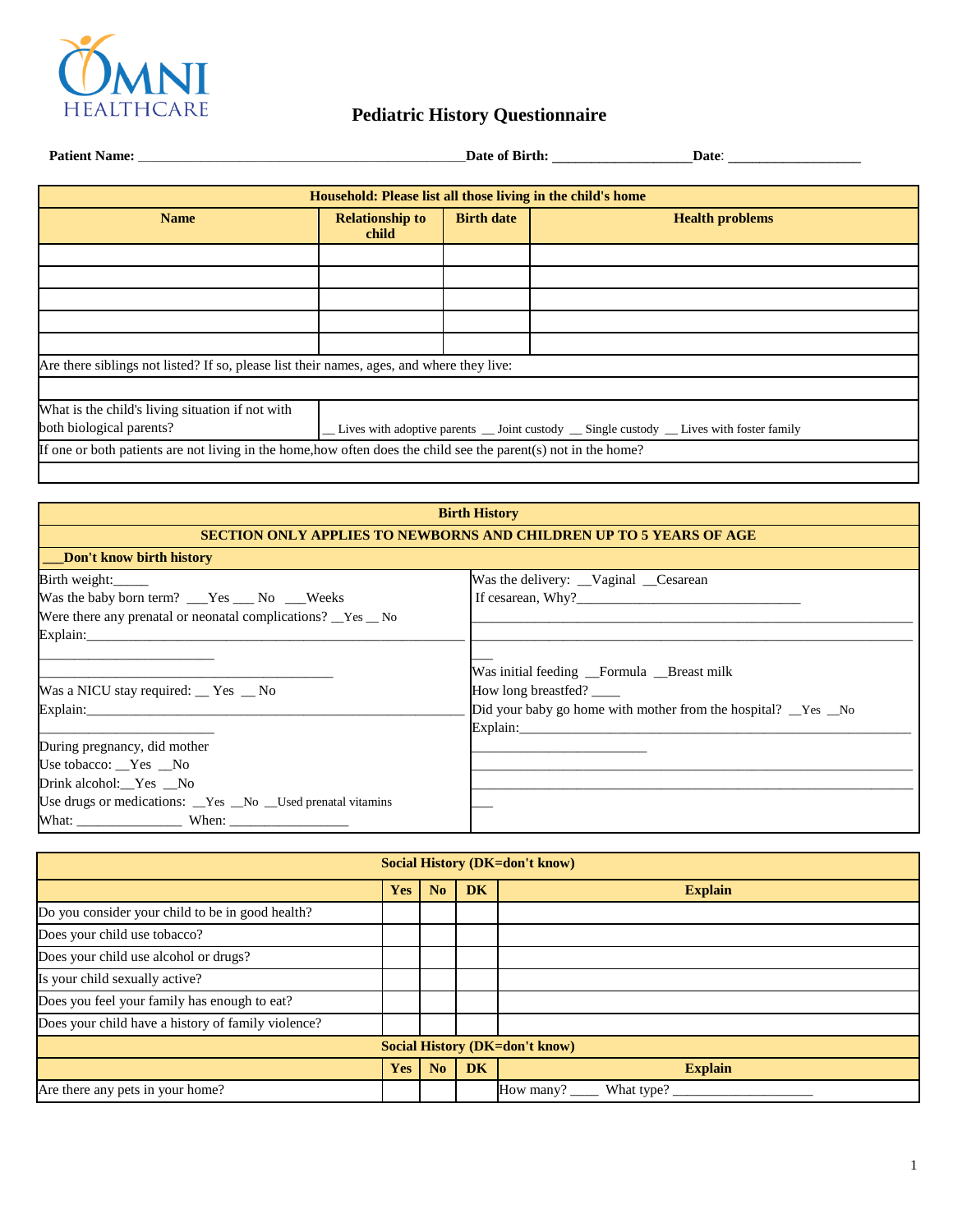

| <b>Patient Name:</b>                         |  | Date of Birth: | Date: |
|----------------------------------------------|--|----------------|-------|
|                                              |  |                |       |
| Is there anyone who smokes inside your home? |  |                |       |
| Does anyone in your home own a gun?          |  |                |       |

| List previous surgical procedures.                   |  |  |  |  |  |  |  |
|------------------------------------------------------|--|--|--|--|--|--|--|
| <b>Name of Procedure</b><br><b>Date of Procedure</b> |  |  |  |  |  |  |  |
|                                                      |  |  |  |  |  |  |  |
|                                                      |  |  |  |  |  |  |  |
|                                                      |  |  |  |  |  |  |  |
|                                                      |  |  |  |  |  |  |  |
|                                                      |  |  |  |  |  |  |  |
| Has your child been hospitalized ___ Yes __ No       |  |  |  |  |  |  |  |

| List all current prescribed, over the counter medications, and herbal remedies. |               |           |  |  |  |  |  |  |  |
|---------------------------------------------------------------------------------|---------------|-----------|--|--|--|--|--|--|--|
| <b>Medication Name</b>                                                          | <b>Dosage</b> | Frequency |  |  |  |  |  |  |  |
|                                                                                 |               |           |  |  |  |  |  |  |  |
|                                                                                 |               |           |  |  |  |  |  |  |  |
|                                                                                 |               |           |  |  |  |  |  |  |  |
|                                                                                 |               |           |  |  |  |  |  |  |  |
|                                                                                 |               |           |  |  |  |  |  |  |  |
| List any allergies to medicine or dyes                                          |               |           |  |  |  |  |  |  |  |
|                                                                                 |               |           |  |  |  |  |  |  |  |
|                                                                                 |               |           |  |  |  |  |  |  |  |
| <b>List all other allergies</b>                                                 |               |           |  |  |  |  |  |  |  |
|                                                                                 |               |           |  |  |  |  |  |  |  |
|                                                                                 |               |           |  |  |  |  |  |  |  |

| <b>Patient Medical History: Does your child have, or has he/she ever had,</b><br>(DK=don't know) |            |                |           |                                                                                                  |  |  |  |  |
|--------------------------------------------------------------------------------------------------|------------|----------------|-----------|--------------------------------------------------------------------------------------------------|--|--|--|--|
| <b>Condition</b>                                                                                 | <b>Yes</b> | N <sub>0</sub> | <b>DK</b> | <b>Explain</b>                                                                                   |  |  |  |  |
| Chickenpox                                                                                       |            |                |           |                                                                                                  |  |  |  |  |
| Frequent ear infections                                                                          |            |                |           |                                                                                                  |  |  |  |  |
| Problems with ears or hearing                                                                    |            |                |           |                                                                                                  |  |  |  |  |
| Nasal allergies                                                                                  |            |                |           |                                                                                                  |  |  |  |  |
| Problems with eyes or vision                                                                     |            |                |           |                                                                                                  |  |  |  |  |
| Asthma, bronchitis, bronchiolitis, or pneumonia                                                  |            |                |           |                                                                                                  |  |  |  |  |
|                                                                                                  |            |                |           | Patient Medical History Continued: Does your child have, or has he/she ever had, (DK=don't know) |  |  |  |  |
| <b>Condition</b>                                                                                 | <b>Yes</b> | N <sub>o</sub> | <b>DK</b> | <b>Explain</b>                                                                                   |  |  |  |  |
| Any heart problem or heart murmur                                                                |            |                |           |                                                                                                  |  |  |  |  |
| Anemia or bleeding problem                                                                       |            |                |           |                                                                                                  |  |  |  |  |
| <b>Blood</b> transfusion                                                                         |            |                |           |                                                                                                  |  |  |  |  |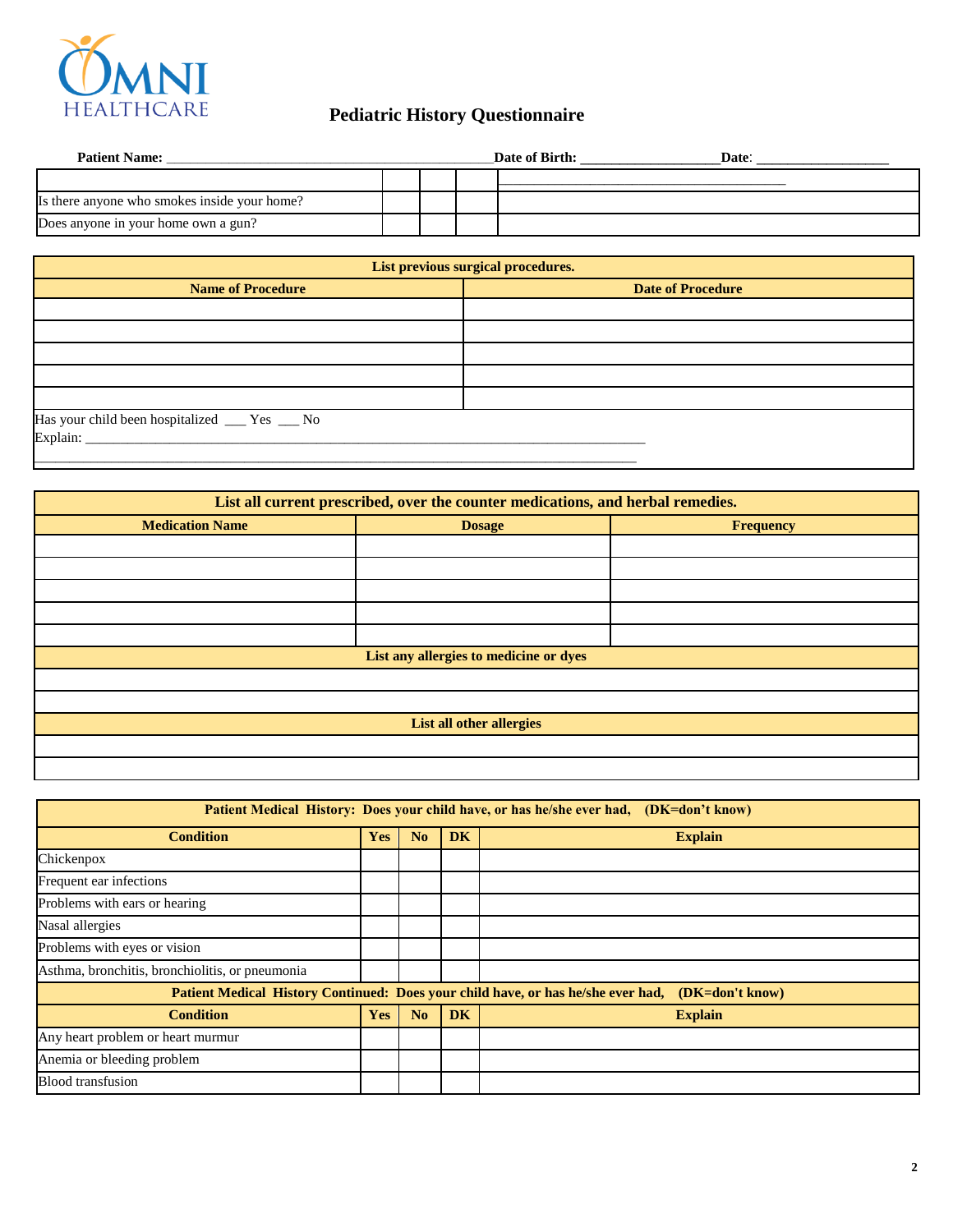

|                                                                       |                      | $\mathbf{\_}$ Date: $\mathbf{\_}$ |
|-----------------------------------------------------------------------|----------------------|-----------------------------------|
| <b>HIV</b>                                                            |                      |                                   |
| Organ Transplant                                                      |                      |                                   |
| Malignancy/bone marrow transplant                                     |                      |                                   |
| Chemotherapy                                                          |                      |                                   |
| Frequent abdominal pain                                               |                      |                                   |
| Constipation requiring doctor visits                                  |                      |                                   |
| Recurrent urinary tract infections and problems                       |                      |                                   |
| Metabolic/Genetic disorders                                           |                      |                                   |
| Cancer                                                                |                      |                                   |
| Kidney disease or urologic malformations                              |                      |                                   |
| Bed wetting (After 5 years old)                                       |                      |                                   |
| Sleep problems: snoring                                               |                      |                                   |
| Chronic or recurrent skin problems (Acne, eczema, etc.)               |                      |                                   |
| <b>Frequent Headaches</b>                                             |                      |                                   |
| Convulsions or other neurologic problems                              |                      |                                   |
| Tuberculosis                                                          |                      |                                   |
| Obesity                                                               |                      |                                   |
| <b>Diabetes</b>                                                       |                      |                                   |
| Thyroid or other endocrine problems                                   |                      |                                   |
| High blood pressure                                                   |                      |                                   |
| History of serious injuries/fractures/concussions                     |                      |                                   |
| ADHD/anxiety/mood problems/depression                                 |                      |                                   |
| Developmental delay                                                   |                      |                                   |
| <b>Dental Decay</b>                                                   |                      |                                   |
| Sexually transmitted infections                                       |                      |                                   |
| Pregnancy                                                             |                      |                                   |
| (For girls) Problems with her periods                                 |                      |                                   |
| Had her first period                                                  | Age of first period: |                                   |
| Does your child have any other serious illness or medical conditions? |                      |                                   |

| <b>Biological Family History: Have any family members had the following?</b> (DK=don't know) |            |                |    |            |                |  |  |
|----------------------------------------------------------------------------------------------|------------|----------------|----|------------|----------------|--|--|
| <b>Diagnosis</b>                                                                             | <b>Yes</b> | N <sub>o</sub> | DK | <b>Who</b> | <b>Explain</b> |  |  |
| Child hearing loss                                                                           |            |                |    |            |                |  |  |
| Nasal allergies                                                                              |            |                |    |            |                |  |  |
| Asthma                                                                                       |            |                |    |            |                |  |  |
| Tuberculosis                                                                                 |            |                |    |            |                |  |  |
| High blood pressure                                                                          |            |                |    |            |                |  |  |
| High cholesterol                                                                             |            |                |    |            |                |  |  |
| Anemia or bleeding disorder                                                                  |            |                |    |            |                |  |  |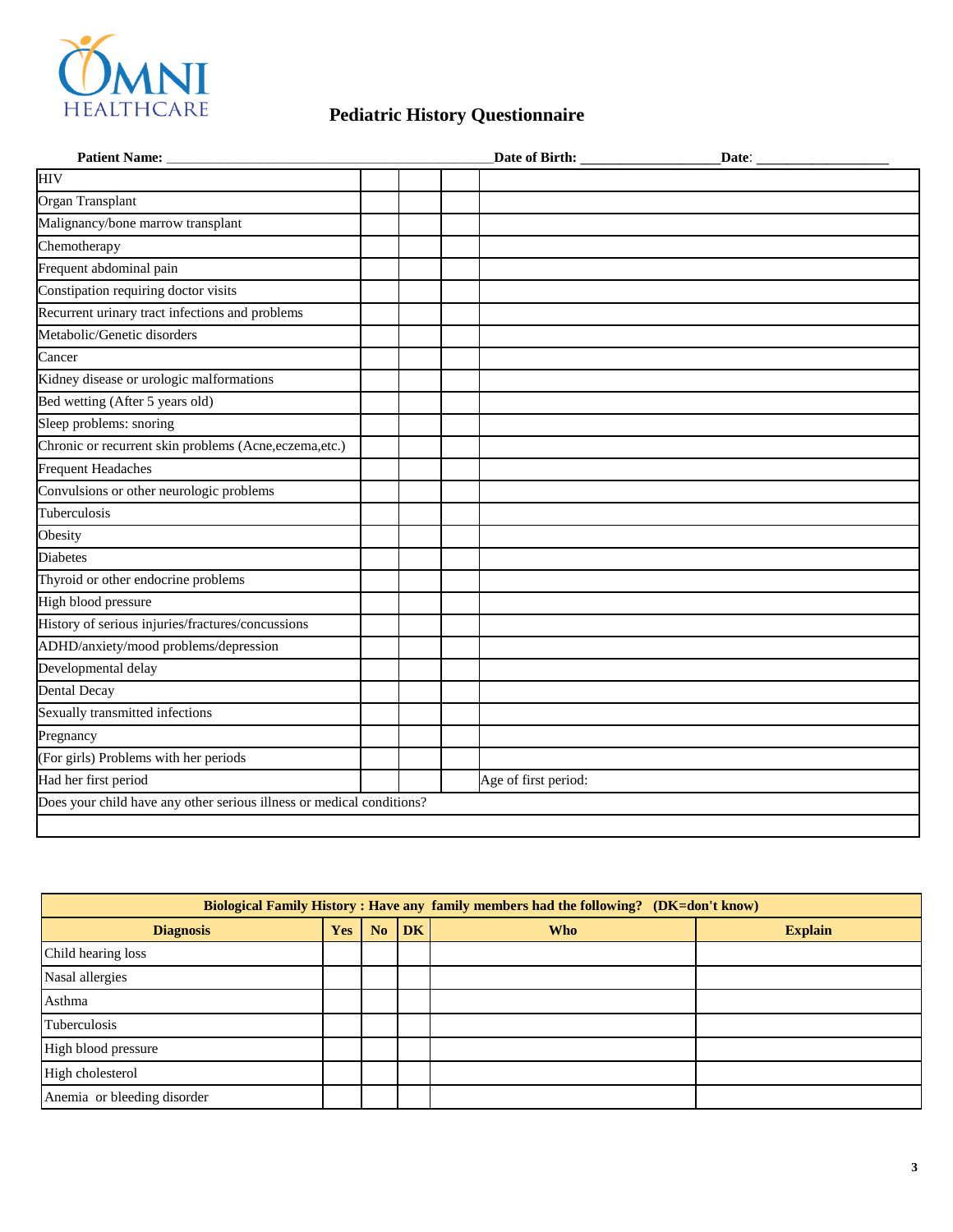

|                                   |  |  | Date: $\qquad \qquad$ |  |  |
|-----------------------------------|--|--|-----------------------|--|--|
| <b>Dental Decay</b>               |  |  |                       |  |  |
| Cancer                            |  |  |                       |  |  |
| Heart disease                     |  |  |                       |  |  |
| Liver disease                     |  |  |                       |  |  |
| Kidney disease                    |  |  |                       |  |  |
| Thyroid disease                   |  |  |                       |  |  |
| <b>Diabetes</b>                   |  |  |                       |  |  |
| Bed wetting (After 10 years old)  |  |  |                       |  |  |
| Obesity                           |  |  |                       |  |  |
| Alcohol abuse                     |  |  |                       |  |  |
| Drug abuse                        |  |  |                       |  |  |
| Mental Illness/depression         |  |  |                       |  |  |
| <b>ADHD</b>                       |  |  |                       |  |  |
| Developmental disability          |  |  |                       |  |  |
| Autism                            |  |  |                       |  |  |
| Learning disabilities             |  |  |                       |  |  |
| Immune problems, HIV, or AIDS     |  |  |                       |  |  |
| Tobacco use                       |  |  |                       |  |  |
| <b>Additional Family History:</b> |  |  |                       |  |  |
|                                   |  |  |                       |  |  |

**Signature of Parent/Legal Representative Date**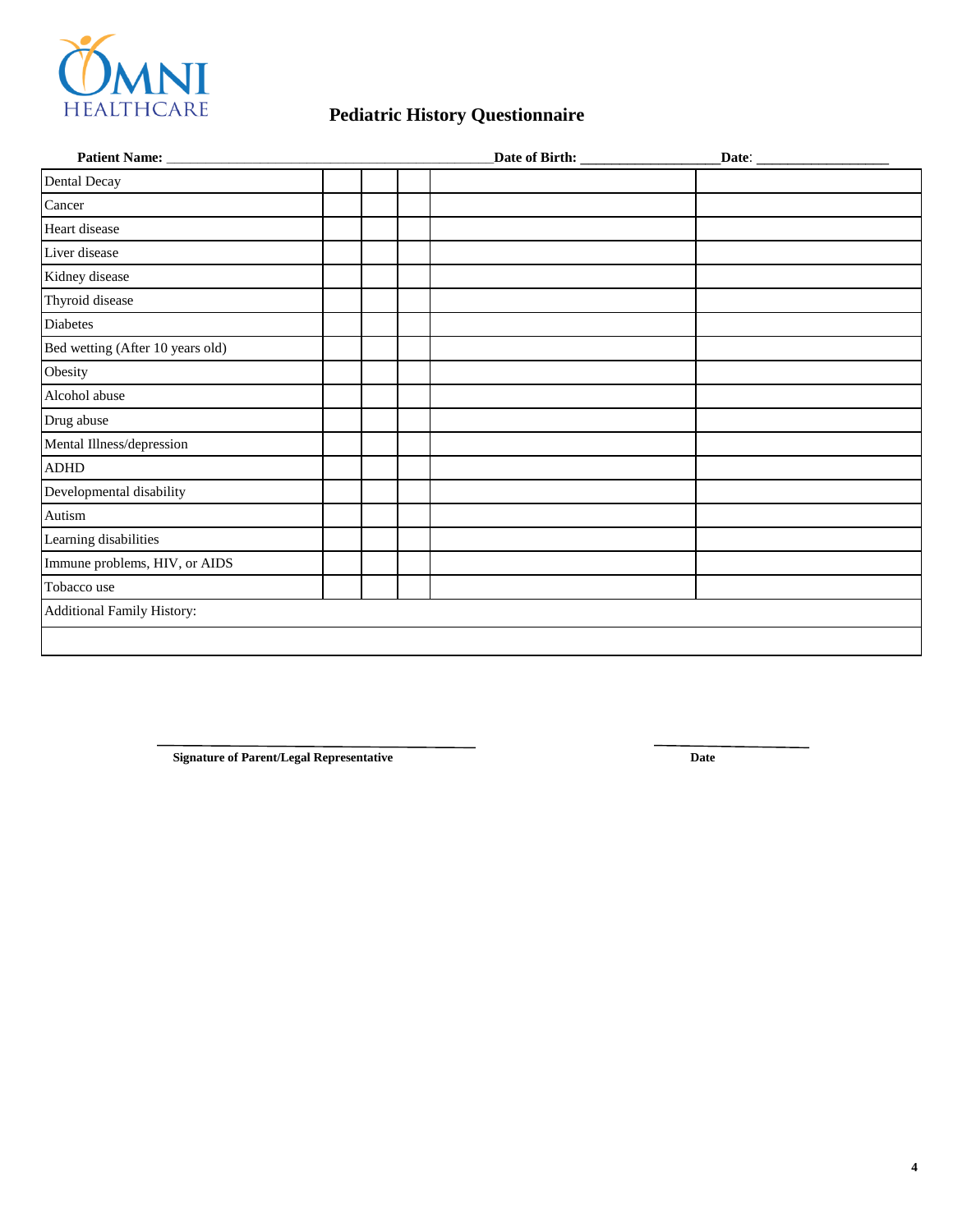

### **Patient Name: \_\_\_\_\_\_\_\_\_\_\_\_\_\_\_\_\_\_\_\_\_\_\_\_\_\_\_\_\_\_\_\_\_\_\_\_\_\_\_\_\_\_\_\_\_\_\_\_\_\_\_\_\_\_\_\_\_\_\_Date of Birth:** \_\_\_\_\_\_\_\_\_\_\_\_\_\_\_\_\_\_

#### **Consent for Treatment:**

I give consent to my physician, other attending physicians and their assistants and designees, to provide me with such medical, surgical, diagnostic, or other treatment services judged necessary and/or appropriate. This consent includes my consent for diagnostic procedures and all medical treatment rendered at my physician's office under his/her instruction; including x-ray, laboratory procedures and other tests, treatments or medication, monitoring, and all other procedures or treatments that do not require my specific informed consent. I understand that in my course of diagnosis and treatment, cells,tissues, and/or parts may be removed from my body. I authorize my physician and his/her personnel to preserve or use such cells, tissues, or parts for teaching purposes and/or to dispose of any cells, tissues, or parts that are removed.

#### **Authorization For Release of Medical Information:**

I understand that my medical information, including complete medical records, test results, immunization records, and billing information, may be released to my insurance company, other medical professionals, other medical care institutions, and/or my patient portal for treatment and/or payment purposes.

#### **General Acknowledgements:**

I understand that the practice of medicine and surgery is not an exact science. I understand that medical and surgical treatment and diagnosis may involve risks of injury and even death. No guarantees have been made to me with respect to the results of my examinations and treatments. I understand and agree that I may be observed and/or receive care from medical, nursing, and other healthcare students in training at my physician's office. I understand that it is my responsibility to follow instructions about and make arrangements for follow-up care as directed by my physician. I understand that I may review and obtain a copy of my medical record, at my own expense, and that this review shall take place during regular business hours.

#### **Minors/Dependents:**

I understand that children under the age of 18 will require the signature of a responsible adult party on all registrations forms.

#### **Communication and/or Disclosure**

For ongoing communication regarding your healthcare and for your privacy, please select the following alternative or limitations below…

#### **OMNI Healthcare May:**

| $\bullet$ | Call you at home or cell?<br>If yes, Can we leave the following information on your home answering machine or voicemail: | <b>Yes</b>               | $\overline{\phantom{0}}$ No | - Home | Cell |  |
|-----------|--------------------------------------------------------------------------------------------------------------------------|--------------------------|-----------------------------|--------|------|--|
|           | Appointment information                                                                                                  | $\equiv$ Yes             | $\rule{1em}{0.15mm}$ No     |        |      |  |
|           | <b>Billing Information</b>                                                                                               | $\rule{1em}{0.15mm}$ Yes | $\equiv$ No                 |        |      |  |
|           | Medical Information                                                                                                      | $\equiv$ Yes             | $\frac{1}{100}$ No          |        |      |  |
|           | Labs/Prescriptions                                                                                                       | Yes                      | $\rule{1em}{0.15mm}$ No     |        |      |  |
| $\bullet$ | Call you at work?                                                                                                        | <b>Yes</b>               | No.                         |        |      |  |
|           | If yes, Can we leave the following information on your work answering machine or voicemail:                              |                          |                             |        |      |  |
|           | Appointment information                                                                                                  | Yes                      | —— No                       |        |      |  |
|           | <b>Billing Information</b>                                                                                               | ─ Yes                    | $\equiv$ No                 |        |      |  |
|           | Medical Information                                                                                                      | Yes                      | No                          |        |      |  |

#### **I give permission to share the following information with person (s) named below:**

Labs/Prescriptions Yes No

| Name: $\frac{1}{2}$                    |                                      |                                     |
|----------------------------------------|--------------------------------------|-------------------------------------|
| Appointment information: ___Yes ___ No | Billing Information: ___Yes _____ No | Medical Information: ___ Yes ___ No |
|                                        |                                      |                                     |
| Appointment information: ___Yes ___ No | Billing Information: ___Yes _____ No | Medical Information: ___ Yes ___ No |
|                                        |                                      |                                     |
| Appointment information: ___Yes ___ No | Billing Information: ___Yes _____ No | Medical Information: ___ Yes ___ No |
|                                        |                                      |                                     |

#### **Signature of Patient/Legal Representative Date**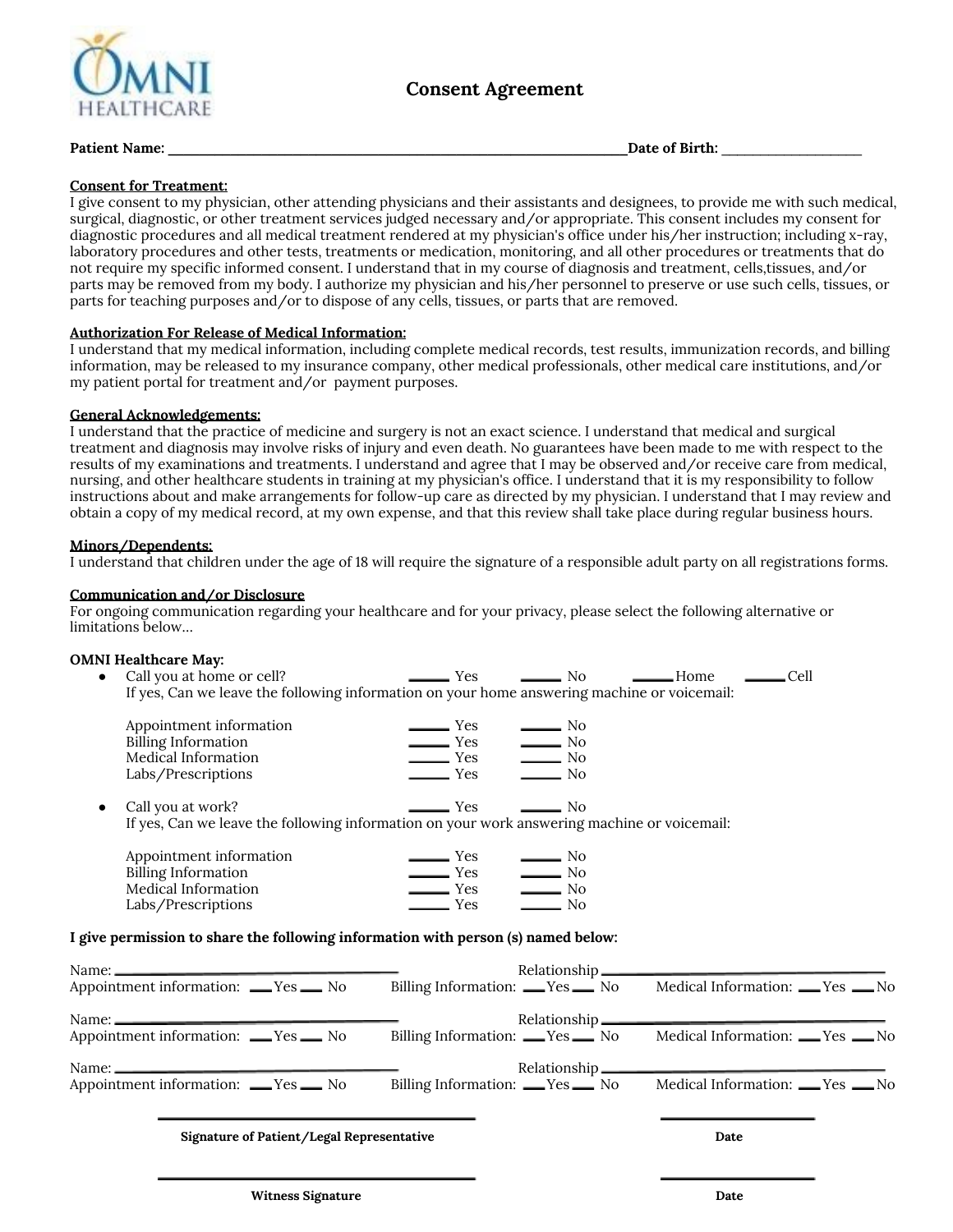

# **CONSENT TO TREAT A MINOR**

## **To Parents and Guardians of Minor Children:**

As a general rule, we require the consent of a *parent or legal guardian* in order to provide health care services to a minor child (someone under the age of 18). With so many parents working outside the home or with other commitments, we realize that you may not be able to accompany your child on every visit to the clinic. If your minor child presents to the clinic unaccompanied, we will not be able to see the unaccompanied minor. If the minor presents in the company of an adult other than a parent or legal guardian, they must have documentation from the parent or legal guardian giving consent for treatment. If they do not have consent for treatment the appointment will be rescheduled.

In an effort to provide the care needed and avoid having to reschedule your child's appointment, we have developed a *Consent to Treat a Minor* form that, once completed by a parent or legal guardian, will be placed in your child's medical record for use as necessary. This form will allow us to provide routine and emergency medical treatment for your minor child when deemed necessary by qualified medical personnel. Adults, other than the parent or legal guardian who accompany a minor child to an appointment and are authorized by the Consent to Treat a Minor on record, will be asked to present photo ID upon checking the patient in for the appointment. This consent form will remain in effect until revoked in writing. You may request this form from any member of our clinic staff.

By law, minors have the right to consent to certain health care without a parent or guardian's consent. A minor may consent to medical:

- $\triangleright$  If the minor is emancipated (legally independent) or married to someone at or above age 18
- $\triangleright$  In the event emergency care is necessary
- $\triangleright$  For birth control and pregnancy-related care at any age
- $\triangleright$  For outpatient drug and alcohol abuse related treatment beginning at age 13
- $\triangleright$  For outpatient mental health treatment beginning at age 13
- $\triangleright$  For sexually transmitted diseases, including HIV, beginning at age 14

If a minor consents to care as allowed by law, he or she can request confidentiality for that aspect of care which would prohibit us from releasing this information to anyone, including a parent or guardian, without the minor's express written permission. It is the philosophy of this clinic to encourage minor patients to include a parent, guardian or other trusted adult in all aspects of their health care including those areas noted above. For legal and other reasons, parent or guardian involvement may not always be possible. Rest assured that we would continue to provide health care services that are in the best interests of your minor child.

| Patient name: | Date of birth:            |
|---------------|---------------------------|
| Patient name: | Date of birth: $\sqrt{ }$ |
| Patient name: | Date of birth:            |

I, the undersigned, parent(s) or legal guardian of the above named patient, a minor, do hereby authorize the physicians at OMNI Healthcare, Inc., to act as agent(s) for the undersigned to consent to physical examination, medical diagnosis and treatment or other medical care which is deemed advisable by, and is to be rendered under the general or special supervision of, the treating physician who is licensed to practice in the state of Florida, whether such diagnosis or treatment is rendered at the office of said physician or at any hospital. I further acknowledge that I am responsible for any portion of charges that are not covered by the child's insurance.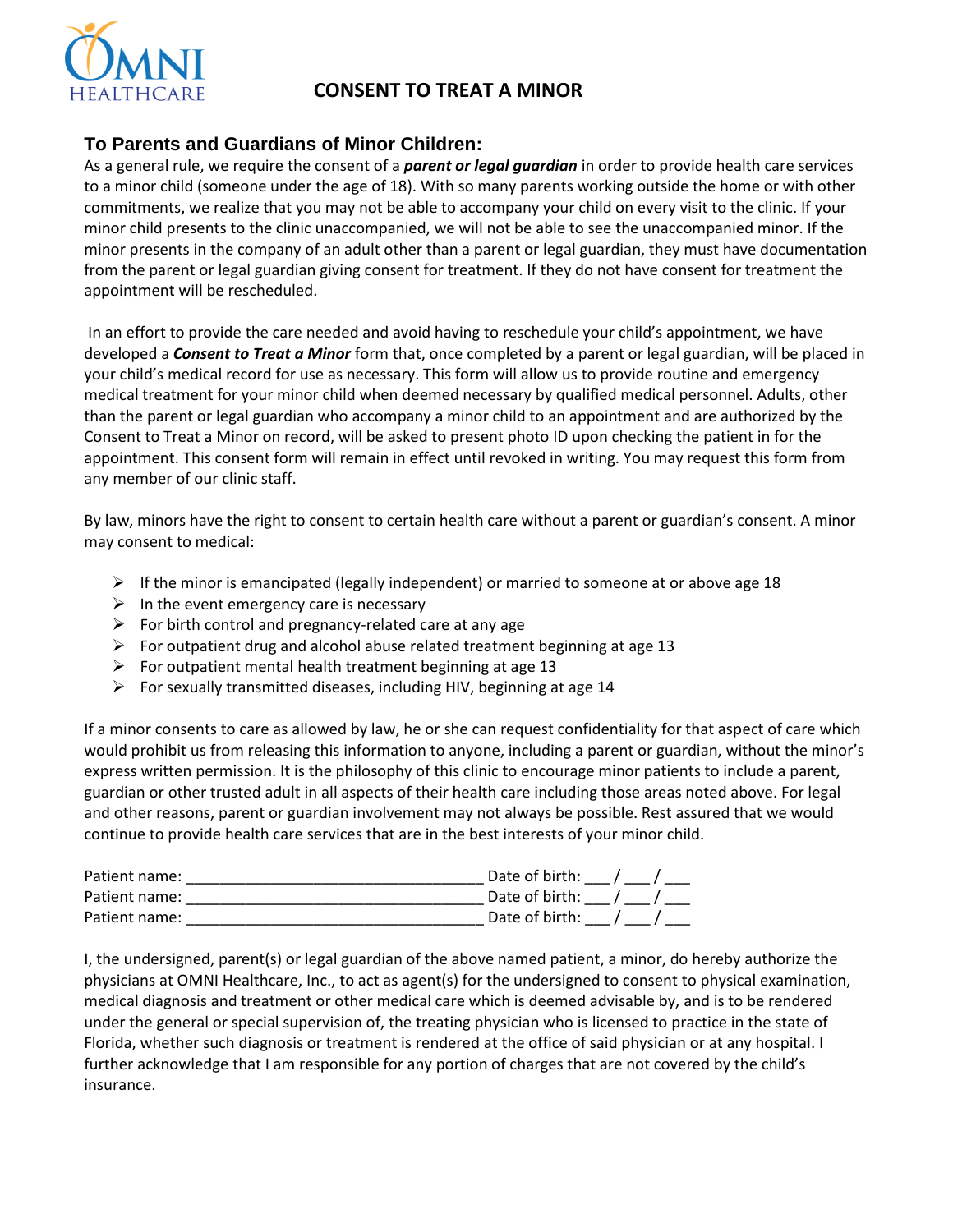

# **CONSENT TO TREAT A MINOR**

**In an emergency,** it is understood that authorization is granted to the physicians at Omni Healthcare in advance of any specific diagnosis, treatment or hospital care rendered to the above named patient. Authorization is granted to provide authority and power on the part of the physicians to provide all such medical or surgical diagnosis, treatment or hospital care which the aforementioned physician(s), in the exercise of his or her best judgment, may deem advisable.

### **Consent to Treat a Minor Child accompanied by an adult other than the child's parent or legal gua**rdian

I, the parent or legal guardian of the patient named above, do hereby authorize the physicians at Omni Healthcare to perform medical treatment as per the statements above when accompanied by either of the following named adult persons over the age of 18:

|                              | (Print Name)                              | (Grandparent, Aunt, Uncle, Sister, Brother, Family Friend)                                                   |  |  |  |
|------------------------------|-------------------------------------------|--------------------------------------------------------------------------------------------------------------|--|--|--|
|                              |                                           |                                                                                                              |  |  |  |
|                              | (Print Name)                              | (Grandparent, Aunt, Uncle, Sister, Brother, Family Friend)                                                   |  |  |  |
| This authorization is valid: |                                           |                                                                                                              |  |  |  |
|                              |                                           | $\Box$ For any and all medical treatment including preventative care, school/sports physicals & vaccines.    |  |  |  |
|                              | $\Box$ Today's visit only ___ / ___ / ___ |                                                                                                              |  |  |  |
|                              |                                           |                                                                                                              |  |  |  |
| writing.                     |                                           | This consent will be valid until revoked in writing by me from the date signed unless otherwise specified in |  |  |  |
|                              |                                           |                                                                                                              |  |  |  |
|                              |                                           |                                                                                                              |  |  |  |
|                              |                                           |                                                                                                              |  |  |  |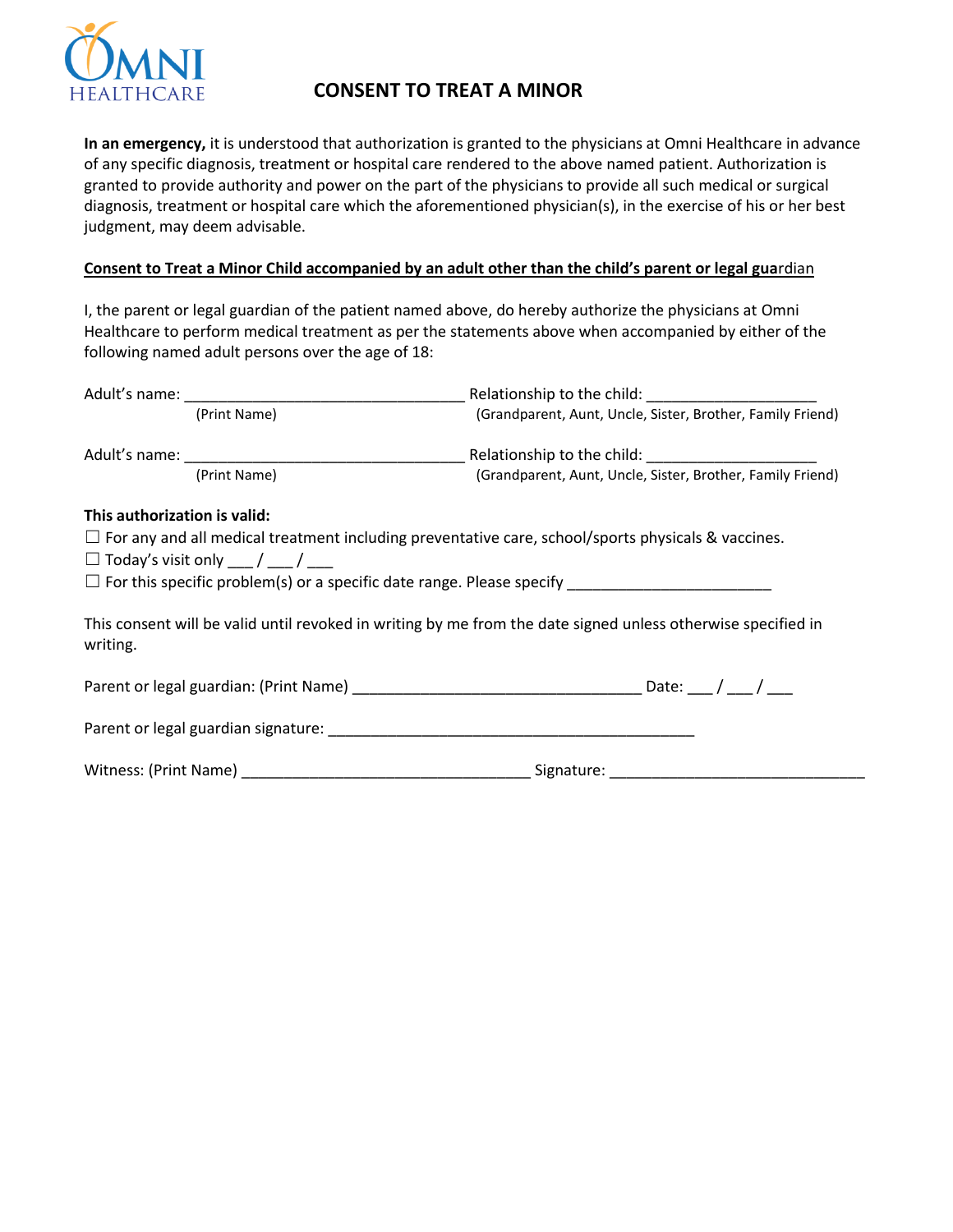

**Patient Name: \_\_\_\_\_\_\_\_\_\_\_\_\_\_\_\_\_\_\_\_\_\_\_\_\_\_\_\_\_\_\_\_\_\_\_\_\_\_\_\_\_\_\_\_\_\_\_\_\_\_\_\_\_\_\_\_\_\_\_Date of Birth:** \_\_\_\_\_\_\_\_\_\_\_\_\_\_\_\_\_\_

Thank you for choosing OMNI Healthcare as your Healthcare provider. The following is a statement of our financial policy, which we require you to read and sign prior to treatment.

#### **Patient Financial Responsibility:**

Copayments, coinsurance, deductibles, and fees for non-covered services are due at time of service. If no insurance is to be filed by OMNI Healthcare, or if OMNI Healthcare is not a participating provider, **full payment is due** at the time services are rendered. Payment arrangements will be made with a signed payment agreement and the approval of the office manager.

#### **Insurance Claims:**

**Primary Insurance:** OMNI Healthcare will file claims with the patient's insurance upon the patient's submission of proof of insurance; (insurance card indicating coverage identification number and group number). In the event the patient has insurance coverage but cannot provide documentation, payment is due at time services are rendered. Upon receipt of the insurance card, OMNI Healthcare will submit the claim indicating patient payment at the time of service. In the event OMNI Healthcare does not receive a valid insurance policy within the timely filing requirements of the insurance carrier the balance for services will be the responsibility of the patient/guardian.

**Secondary Insurance**: Claims will be filed to secondary insurance if adequate information is received at the time of service. However, if payment is not received in our office within 45 days after filing, the responsibility will be transferred to the patient and due upon receipt.

#### **Worker's Compensation:**

Workers Compensation will be filed if the patient notified OMNI Healthcare upon scheduling an appointment and supplies billing information upon arrival. Detail of the accident will be required and a workers compensation form will need to be completed.

#### **Auto Accidents**

Payment of visits for auto accidents will be due at time of service. OMNI Healthcare will provide a health insurance claim form and details of examination upon patient signature for release of records.

#### **Accounts Past Due:**

Payment from statement is due upon receipt. Delinquent accounts may result in small claims court, a collection agency, credit bureau reporting and/or discharge from practice. After 90 days, an account will be turned over to collections. The person will be financially responsible for all collection costs including attorney fees of not less than 30% and court costs. A patient may remit in full for all outstanding charges owed on an account and include amounts previously placed with the collection service. Under these circumstances, a physician may reserve the right to re-establish the patient to active status with the practice.

#### **Medical Records:**

If you request records from OMNI Healthcare, there will be a fee of \$1.00 per page for the first 25 pages and a fee of \$0.25 for every page after which must be paid prior to receiving your records.

#### **Missed Appointments**

Patients must call with at least 24 hours advance notice of an appointment to cancel or reschedule. If not OMNI Healthcare reserves the right to add a \$25 fee to your account.

**Signature of Patient/Legal Representative Date** Date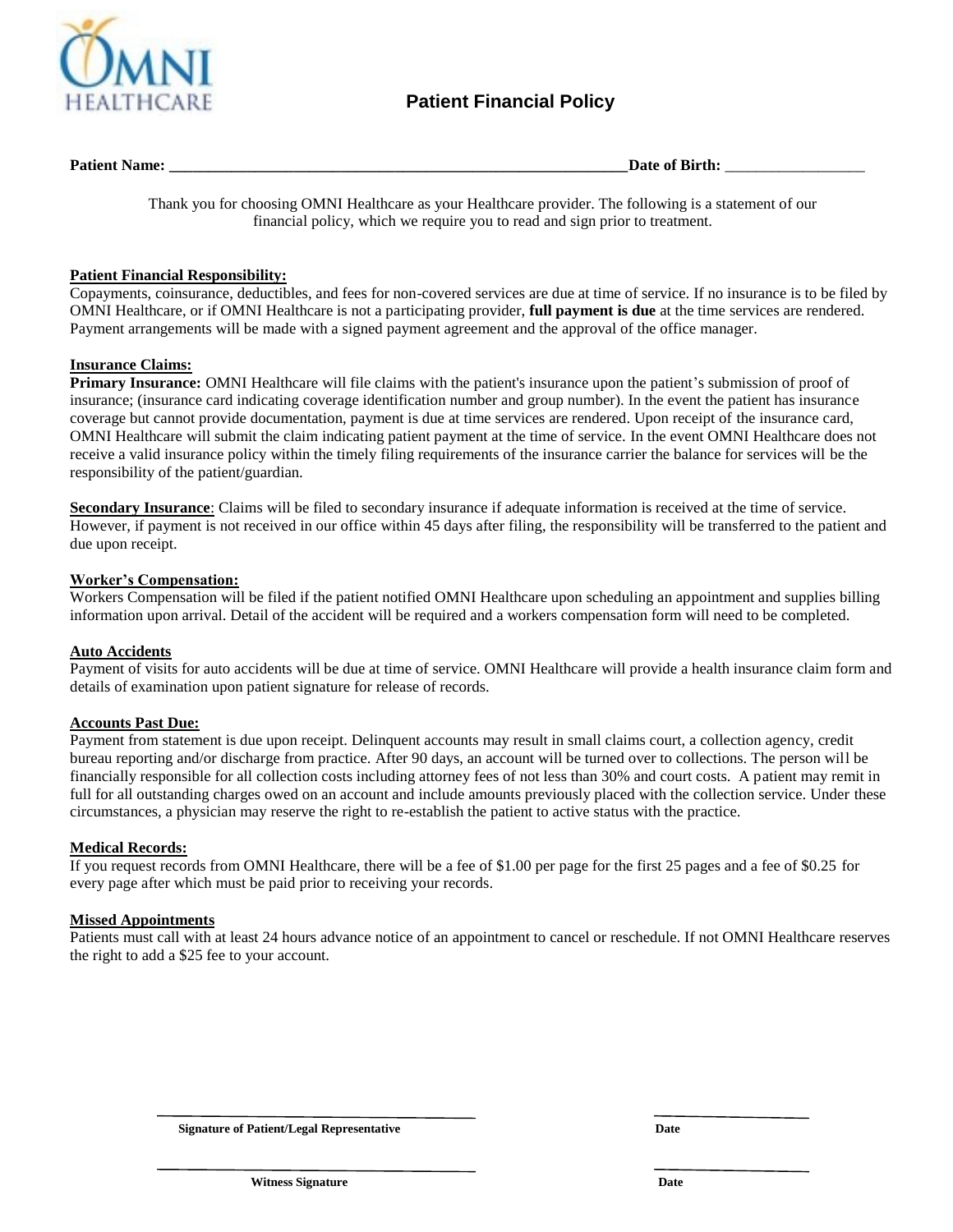

# **Pediatric Office & Prescription Refill Policies**

| <b>Patient Name:</b> | Date of Birth: |                   |
|----------------------|----------------|-------------------|
|                      | $\sim$         | Date <sup>.</sup> |

# ● **Vaccination Schedule**

**Initial -** This pediatric office is committed to following the CDC recommended schedule of vaccinations. As a patient/parent/caretaker I understand this, and I commit to following the recommended CDC schedule of vaccinations as long as I continue to receive services at this office.

## ● **Copays and Self Pay Payments**

**Initial** - Copays for insured patients are to be paid at time of check-in. Self-pay payments are to be paid in full at time of service for all uninsured patients.

# ● **Late Arrivals**

**Initial** - After 15 minutes, patients will be considered late. At that time, it is up to the provider's discretion to have the patient reschedule or be worked back into the schedule.

## ● **Broken appointment:**

**Initial** - Patients must call office with at least 24 hours advance notice of the appointment to cancel or reschedule. If not there will be a \$25.00 charge added to your account. Patients with 3 or more broken appointments without good reason could result in dismissal.

## ● **Confirming appointments:**

**Initial** - It is our policy to confirm all appointments. It is the patient's responsibility to remember their own appointment. If the patient does not call or show for their appointment this is considered a broken appointment

## ● **Prescription Refills**

## **\_\_\_\_\_ Initial**

We will require 48-72 hours for all prescription refills. This will include:

- Patient phone in requests
- Pharmacy refill requests
- Patient walk in requests
- Patient portal requests

**\*\*\*\*All pain medications must be picked up as they can no longer be called into the pharmacy.** 

Thank you for your cooperation.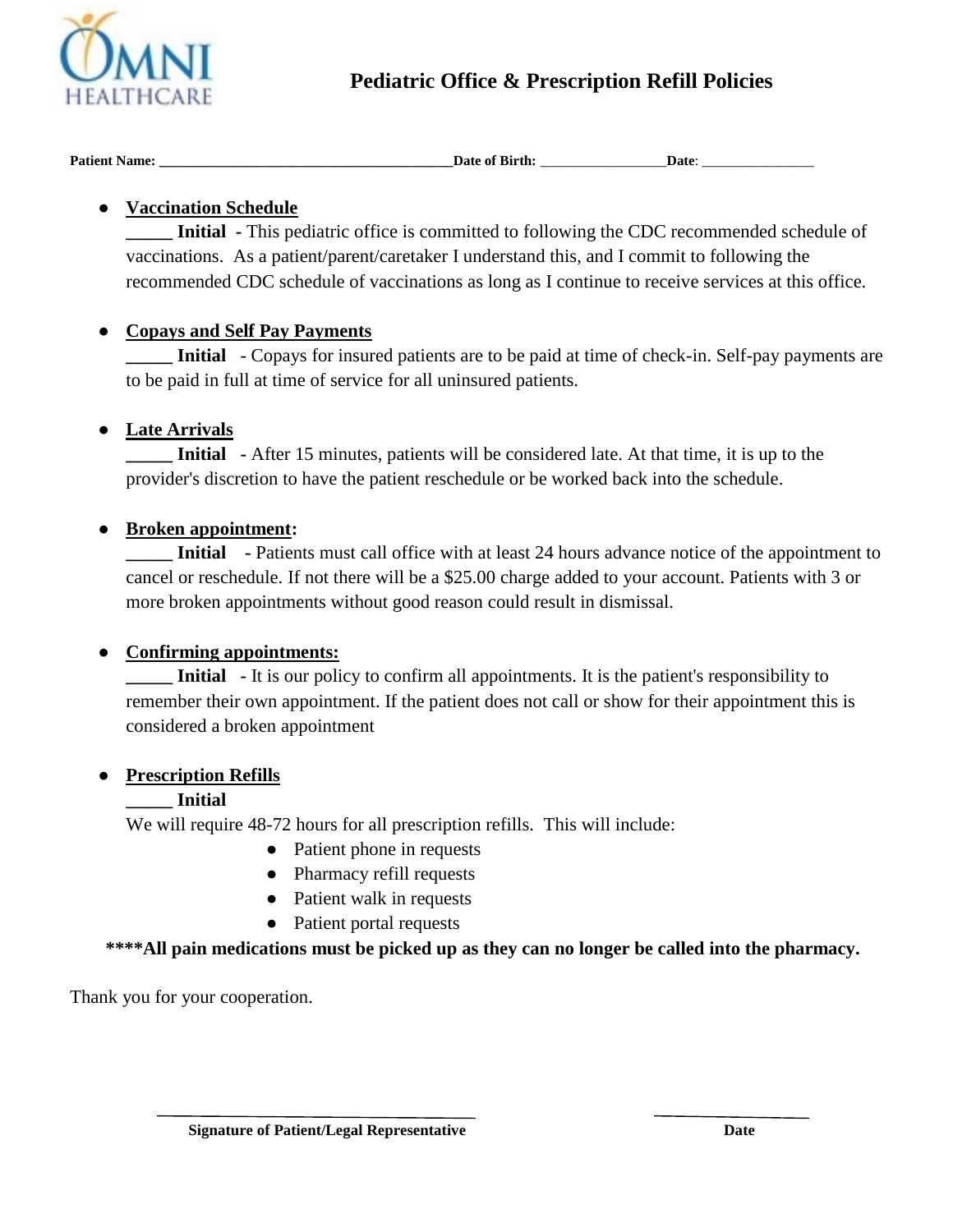

# **Authorization to Disclose Protected Health Information**

(Copy of records takes 7 to 14 business days to process)

PLEASE PRINT CLEARLY- You must provide full mailing address or this form will be returned to you

| Address: <u>City:</u> City: City: City: City: City: City: City: City: City: City: City: City: City: City: City: City: City: City: City: City: City: City: City: City: City: City: City: City: City: City: City: City: City: City: C |                                        |                                        |                        |                 |                                                                                                                 |                                                                                                                                                                                                                                                                                                                                                                                                                                                                                                                                                                                                                                                   |
|-------------------------------------------------------------------------------------------------------------------------------------------------------------------------------------------------------------------------------------|----------------------------------------|----------------------------------------|------------------------|-----------------|-----------------------------------------------------------------------------------------------------------------|---------------------------------------------------------------------------------------------------------------------------------------------------------------------------------------------------------------------------------------------------------------------------------------------------------------------------------------------------------------------------------------------------------------------------------------------------------------------------------------------------------------------------------------------------------------------------------------------------------------------------------------------------|
|                                                                                                                                                                                                                                     |                                        |                                        |                        |                 |                                                                                                                 |                                                                                                                                                                                                                                                                                                                                                                                                                                                                                                                                                                                                                                                   |
| 1.<br>2.                                                                                                                                                                                                                            |                                        |                                        |                        |                 |                                                                                                                 | I authorize the use or disclosure of the above named individual's Protected Health Information as described below.                                                                                                                                                                                                                                                                                                                                                                                                                                                                                                                                |
|                                                                                                                                                                                                                                     |                                        |                                        |                        |                 |                                                                                                                 |                                                                                                                                                                                                                                                                                                                                                                                                                                                                                                                                                                                                                                                   |
|                                                                                                                                                                                                                                     |                                        |                                        |                        |                 |                                                                                                                 |                                                                                                                                                                                                                                                                                                                                                                                                                                                                                                                                                                                                                                                   |
| 3.                                                                                                                                                                                                                                  |                                        |                                        |                        |                 | The type and amount of information to be used and disclosed is as follows: (includes dates where appropriate)   |                                                                                                                                                                                                                                                                                                                                                                                                                                                                                                                                                                                                                                                   |
|                                                                                                                                                                                                                                     | <b>Progress Notes</b>                  |                                        | $\Box$ Medication List |                 | Immunization Record                                                                                             |                                                                                                                                                                                                                                                                                                                                                                                                                                                                                                                                                                                                                                                   |
|                                                                                                                                                                                                                                     |                                        |                                        |                        |                 | Laboratory Results from (date) ___________________ to (date) ___________________                                |                                                                                                                                                                                                                                                                                                                                                                                                                                                                                                                                                                                                                                                   |
|                                                                                                                                                                                                                                     |                                        |                                        |                        |                 | X-Ray and Diagnostic Reports from (date) _________________ to (date) ____________                               |                                                                                                                                                                                                                                                                                                                                                                                                                                                                                                                                                                                                                                                   |
|                                                                                                                                                                                                                                     | <b>Entire Record</b>                   |                                        |                        |                 |                                                                                                                 |                                                                                                                                                                                                                                                                                                                                                                                                                                                                                                                                                                                                                                                   |
| 4.                                                                                                                                                                                                                                  |                                        | REASON FOR REQUEST: (PLEASE CHECK ONE) |                        |                 |                                                                                                                 |                                                                                                                                                                                                                                                                                                                                                                                                                                                                                                                                                                                                                                                   |
|                                                                                                                                                                                                                                     | Medical Care                           | Insurance                              | Personal               | $\Box$ Attorney | <b>Contract</b><br><b>Clinical Research</b>                                                                     | Marketing                                                                                                                                                                                                                                                                                                                                                                                                                                                                                                                                                                                                                                         |
| 5.                                                                                                                                                                                                                                  | diseases.                              |                                        |                        |                 |                                                                                                                 | Medical records are to include any and all of Federal and State protected information to include diagnosis, treatment<br>and/or examination related to mental health related care, drug and/or abuse, HIV testing/AIDS, and sexually transmitted-                                                                                                                                                                                                                                                                                                                                                                                                 |
| б.                                                                                                                                                                                                                                  |                                        |                                        |                        |                 |                                                                                                                 | I hereby release OMNI and its employees from any and all liability that may arise from the release of information as I                                                                                                                                                                                                                                                                                                                                                                                                                                                                                                                            |
|                                                                                                                                                                                                                                     | have directed.                         |                                        |                        |                 |                                                                                                                 |                                                                                                                                                                                                                                                                                                                                                                                                                                                                                                                                                                                                                                                   |
| 7.                                                                                                                                                                                                                                  |                                        |                                        |                        |                 |                                                                                                                 | I understand that I have a right to revoke this authorization at any time. I understand that if I revoke this authorization I<br>must do so in writing and present my written revocation to the Medical Records Department. I understand that the<br>revocation will not apply to insurance company when the law provides my insurer with the right to consent a claim under                                                                                                                                                                                                                                                                      |
|                                                                                                                                                                                                                                     |                                        |                                        |                        |                 | my policy. Unless otherwise revoked, this authorization will expire on the following date, event, or condition: |                                                                                                                                                                                                                                                                                                                                                                                                                                                                                                                                                                                                                                                   |
| 8.                                                                                                                                                                                                                                  | months.<br>copy of the Privacy Notice. |                                        |                        |                 |                                                                                                                 | I understand that authorizing the disclosure of this health information is voluntary. I can refuse to sign this authorization.<br>I need not sign this form in order to assure treatment, I understand that I may inspect or obtain a copy of the information<br>to be used or disclosed, as provided in CFR 164.524. I understand that any disclosure of information carries with it the<br>potential for an unauthorized re disclosure and the information may not be protected by the federal confidentiality rules.<br>If I have questions about disclose of my health information, I can contact the Medical Records Department and obtain a |
|                                                                                                                                                                                                                                     |                                        |                                        |                        |                 |                                                                                                                 |                                                                                                                                                                                                                                                                                                                                                                                                                                                                                                                                                                                                                                                   |
|                                                                                                                                                                                                                                     |                                        |                                        |                        |                 |                                                                                                                 |                                                                                                                                                                                                                                                                                                                                                                                                                                                                                                                                                                                                                                                   |
|                                                                                                                                                                                                                                     |                                        |                                        |                        |                 |                                                                                                                 |                                                                                                                                                                                                                                                                                                                                                                                                                                                                                                                                                                                                                                                   |

Witness Name: \_\_\_\_\_\_\_\_\_\_\_\_\_\_\_\_\_\_\_\_\_\_\_\_\_\_\_\_\_\_\_\_\_\_\_\_\_\_\_\_\_\_\_\_\_\_\_\_\_\_\_\_\_ Date: \_\_\_\_\_\_\_\_\_\_\_\_\_\_\_\_\_\_\_\_\_\_\_